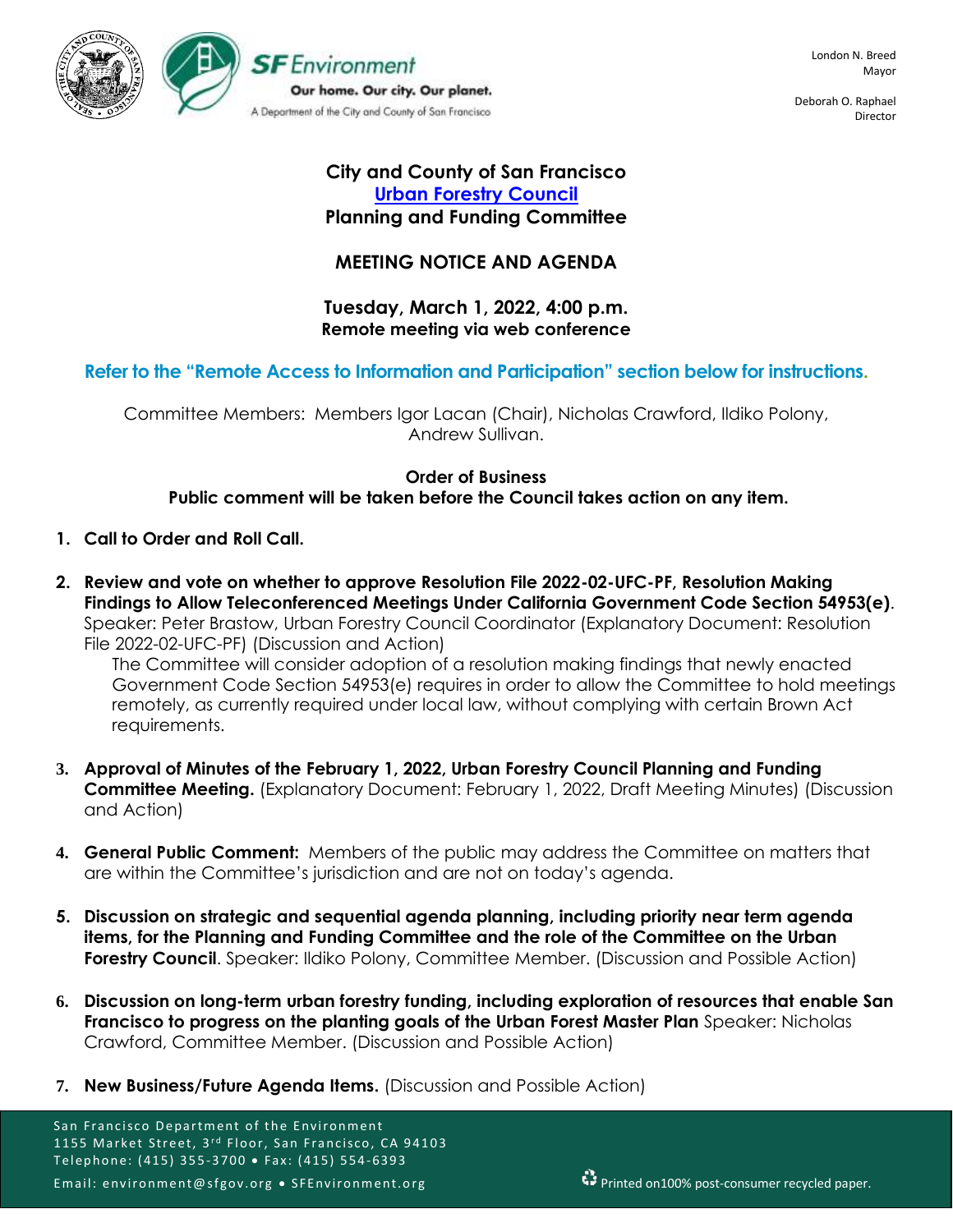**8. Adjournment.**

**The next Planning and Funding Committee meeting is on April 5, 2022, at 4:00 p.m. In compliance with the San Francisco Health Officer's Order No. C19-07c, directing all individuals to "shelter in place", public meetings, panels and other advisory bodies will continue on a remote conferencing basis only. Find out about upcoming deadlines, public hearings and meetings. Search the SFEnvironronment.org website archived minutes and agenda.**

# **Remote Access to Information and Participation**

This meeting will be held remotely using video conferencing, through the WebEx Meetings platform, and by telephone for members of the public who are unable to attend using computers or smart devices.

# **Attending the Meeting: Watch or Listen**

Members of the public have the following options for attending the meeting:

Option 1: Watch the meeting using a computer or smart device by clicking on the following link:

<https://ccsf.webex.com/ccsf/onstage/g.php?MTID=e91861ed2b7c2bc5f477e58c1af424c19>

- If you are able to and would like to watch via your computer, please follow these instructions: i) Click on the link above; ii) Enter your first name, last name, and email address if desired; iii) Click "Join by Browser" (directly beneath the "Join Now" button).
- If you are able to watch via your smart mobile device: i) Download the WebEx Meetings application; ii) Click on the link above; iii) Click "Join"; iv) Enter your name and email; v) Click "Ready to Join".

Option 2: Join the meeting by phone if you do not have access to a computer or smart device. Dial: **415-655-0001** and then enter the Access Code: **2498 943 7073**

# **Participating During Public Comment**

Members of the public will have opportunities to participate during public comment. The public is asked to wait for the particular agenda item before making a comment on that item. Comments will be addressed in the order they are received. When the moderator announces that the Committee is taking public comment, members of the public can:

> Participate over the phone (see above) by pressing \*3 (this step is very important, as it will activate the "Raise Hand" icon in the Participant window).

Depending on the number of people also in line ahead of you, you may have to wait before it is your opportunity to speak. When it is your turn, you will be notified that your line has been unmuted, and it will be your opportunity to speak. Your line will be muted again when your allotted time expires.

In accordance with Governor Gavin Newsom's statewide order for all residents to "Stay at Home" and the numerous local and state proclamations, orders and supplemental directions - aggressive directives have been issued to slow down and reduce the spread of the COVID-19 virus. Copies of explanatory documents are available, 1) on the Urban Forestry Council webpage [https://sfenvironment.org/about/taskforce/urban-forestry-council;](https://sfenvironment.org/about/taskforce/urban-forestry-council) or (2) upon request to the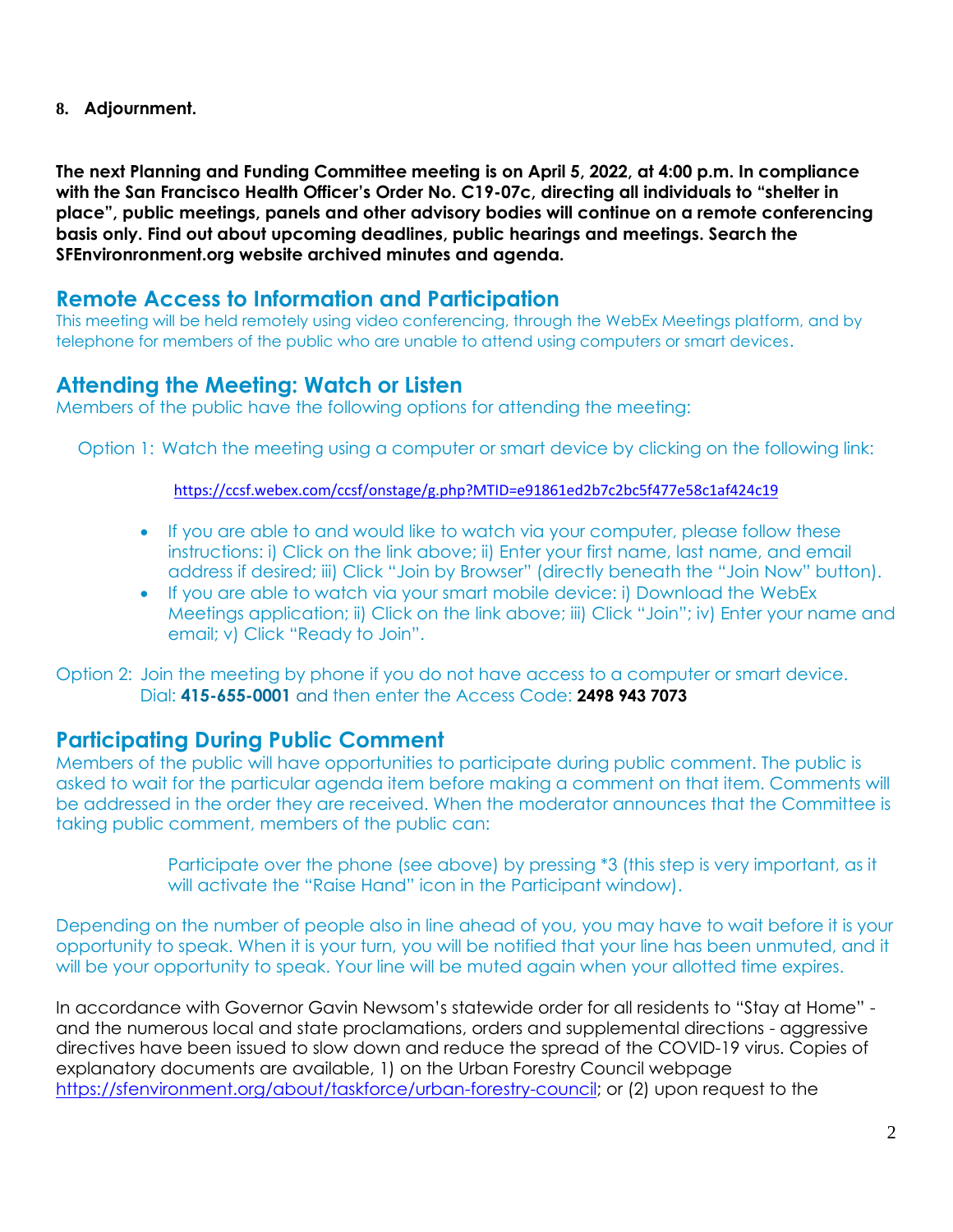Commission Affairs Manager, at telephone number 415-355-3700, or via e-mail at peter.brastow@sfgov.org.

### **Important Information**

The ringing of and use of cell phones, pagers and similar sound-producing electronic devices are prohibited at this meeting. Please be advised that the Chair may order the removal from the meeting room of any person(s) responsible for the ringing or use of a cell phone, pager, or other similar sound-producing electronic devices.

#### **Public Comment**

At this time, members of the public may address the Committee on items of interest that are within the subject matter jurisdiction of the Committee but are not on today's agenda. Public comment will be taken following each agendized item. Each member of the public may address the Committee for up to three minutes, unless otherwise announced by the Chair. If it is demonstrated that the comments by the public will exceed 15 minutes, the Chair may continue Public Comment to another time during the meeting.

NOTE: Persons unable to attend the meeting may submit to the Committee, by the time the proceedings begin, written comments regarding the agenda items above. These comments will be made a part of the official public record and shall be brought to the attention of Committee Members. Any written comments should be sent to: Commission Affairs Manager, Department of the Environment, peter.brastow@sfgov.org, by 5:00 p.m. on the day prior to the hearing. Written public comment received by the Council will be posted as an attachment to the minutes.

The Brown Act forbids the Committee from taking action or discussing any item or issue not appearing on the posted agenda. This rule applies to issues raised in public comment as well. In response to public comment, not on an agendized item, the Committee is limited to:

1. Briefly responding to statements made or questions posed by members of the public, or

2. Request staff to report back on a matter at a subsequent meeting, or

3. Directing staff to place the item or issue on a future agenda (Government Code Section 54954.2(a).)

### **Disability Access**

The Urban Forestry Council meetings will be held virtually. The Committee meeting rooms are closed.

The following services are available on request 48 hours prior to the meeting; except for Monday meetings, for which the deadline shall be 4:00 p.m. of the last business day of the preceding week: For American sign language interpreters or the use of a reader during a meeting, a sound enhancement system, and/or alternative formats of the agenda and minutes, please contact the Department of Environment at (415) 355-3700 or peter.brastow@sfgov.org to make arrangements for the accommodation. Late requests will be honored, if possible.

In order to assist the City's efforts to accommodate persons with severe allergies, environmental illnesses, multiple chemical sensitivity or related disabilities, attendees at public meetings are reminded that other attendees may be sensitive to various chemical-based products. Please help the City accommodate these individuals. Individuals with chemical sensitivity or related disabilities should call the Mayor's Office on Disability at (415) 554-6789 or (415) 554-6799 (TTY) for additional information.

#### **Language Access**

Per the Language Access Ordinance (Chapter 91 of the San Francisco Administrative Code), Chinese, Spanish and or Filipino (Tagalog) interpreters will be available upon requests. Meeting Minutes may be translated, if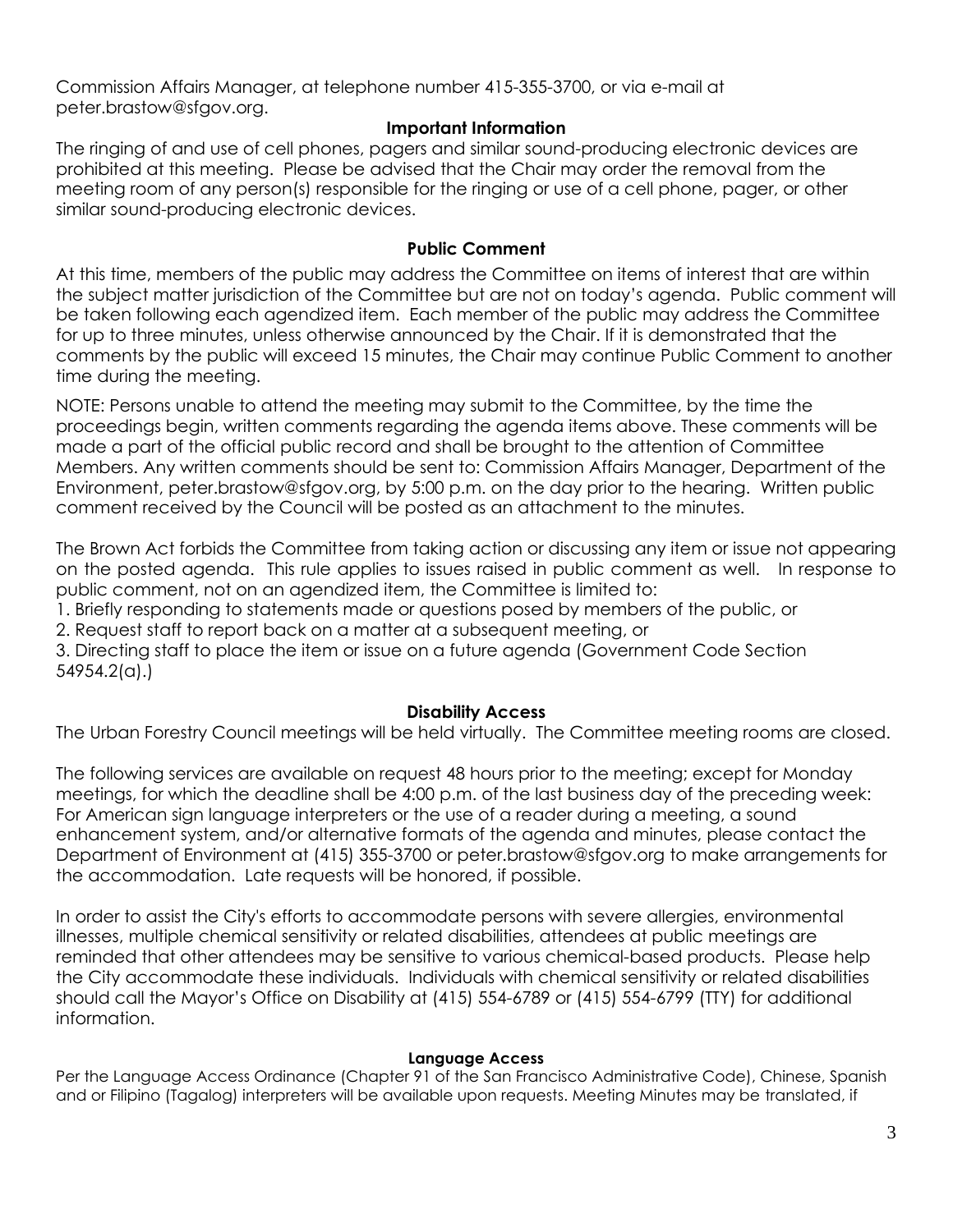requested, after they have been adopted by the Commission. Assistance in additional languages may be honored whenever possible. To request assistance with these services please contact the Commission Affairs Manager at 415-355-3700 or peter.brastow@sfgov.org, at least 48 hours in advance of the hearing. Late requests will be honored if possible.

#### **語言服務**

根據語言服務條例(三藩市行政法典第91章),中文、西班牙語和/或菲律賓語(泰加洛語)傳譯人員在收到要求後將會提供 傳譯服務。翻譯版本的會議記錄可在委員會通過後透過要求而提供。其他語言協助在可能的情況下也將可提供。上述的要求  $\cdot$  請於會議前最少48小時致電 415-355-3700或電郵至 [p](mailto:%20katie.chansler@sfgov.org)eter.brastow@sfgov.org 向委員會秘書提出。逾期提出的請求, 若可能的話,亦會被考慮接納。

#### **Acceso A Idioma**

De acuerdo con la Ordenanza de Acceso a Idiomas "Language Access Ordinance" (Capítulo 91 del Código Administrativo de San Francisco "Chapter 91 of the San Francisco Administrative Code") intérpretes de chino, español y/o filipino (tagalo) estarán disponibles de ser requeridos. Las minutas podrán ser traducidas, de ser requeridas, luego de ser aprobadas por la Comisión. La asistencia en idiomas adicionales se tomará en cuenta siempre que sea posible. Para solicitar asistencia con estos servicios favor comunicarse con el Secretario de la Comisión al 415-355-3700, o peter.brastow@sfgov.org por lo menos 48 horas antes de la reunión. Las solicitudes tardías serán consideradas de ser posible.

#### **Access Sa Wika**

Ayon sa Language Access Ordinance (Chapter 91 ng San Francisco Administrative Code), maaaring magrequest ng mga tagapagsalin sa wikang Tsino, Espanyol, at/o Filipino (Tagalog). Kapag hiniling, ang mga kaganapan ng miting ay maaring isalin sa ibang wika matapos ito ay aprobahan ng komisyon. Maari din magkaroon ng tulong sa ibang wika. Sa mga ganitong uri ng kahilingan, mangyaring tumawag sa Clerk ng Commission sa 415-355-3700, o peter.brastow@sfgov.org sa hindi bababa sa 48 oras bago mag miting. Kung maari, ang mga late na hiling ay posibleng pagbibigyan.

### **Know Your Rights Under the Sunshine Ordinance (Chapter 67 of the San Francisco Administrative Code)**

Government's duty is to serve the public, reaching its decisions in full view of the public. Commissions, boards, councils, and other agencies of the City and County exist to conduct the people's business. This ordinance assures that deliberations are conducted before the people and that City operations are open to the people's review. For more information on your rights under the Sunshine Ordinance or to report a violation of the ordinance, contact the Sunshine Ordinance Task Force, City Hall, Room 244, One Dr. Carlton B. Goodlett Place, San Francisco, CA 94102-4683 at Phone No.: (415) 554-7724; Fax No.: (415) 554-5163; E-mail: sotf@sfgov.org. Copies of the Sunshine Ordinance can be obtained from the Clerk of the Sunshine Task Force, the San Francisco Public Library and on the City's website at www.sfgov.org.

### **Lobbyist Registration and Reporting Requirements**

Individuals and entities that influence or attempt to influence local legislative or administrative action may be required by the San Francisco Lobbyist Ordinance [SF Campaign & Governmental Conduct Code §2.100, et. seq] to register and report lobbying activity. For more information about the Lobbyist Ordinance, please contact the Ethics Commission at: 25 Van Ness Avenue, Suite 220, San Francisco, CA 94102; telephone (415) 252-3100, fax (415) 252-3112; web site at [www.sfgov.org/ethics.](http://www.sfgov.org/ethics)

Peter Brastow, Healthy Ecosystems, Biodiversity and Urban Forestry Coordinator TEL: (415) 355-3700; FAX: 415-554-6393